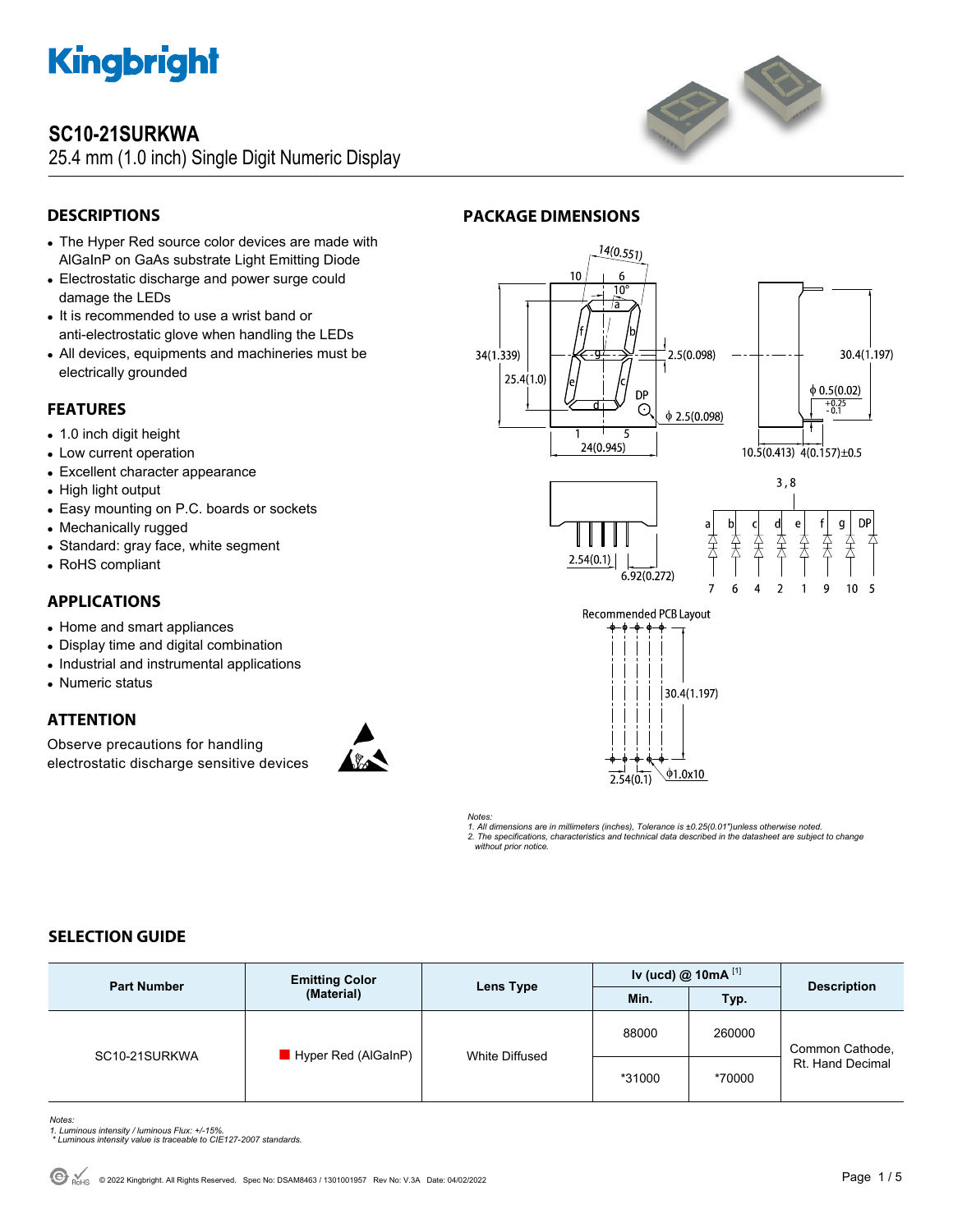#### **ELECTRICAL / OPTICAL CHARACTERISTICS at T<sub>A</sub>=25°C**

|                                                                             |                                 |           | Value                    |                          |             |  |
|-----------------------------------------------------------------------------|---------------------------------|-----------|--------------------------|--------------------------|-------------|--|
| <b>Parameter</b>                                                            | Symbol<br><b>Emitting Color</b> |           | Typ.                     | Max.                     | <b>Unit</b> |  |
| Wavelength at Peak Emission $I_F = 10mA$                                    | $\lambda_{\rm peak}$            | Hyper Red | 645                      | $\overline{\phantom{a}}$ | nm          |  |
| Dominant Wavelength $I_F = 10mA$                                            | $\lambda_{\text{dom}}$ [1]      | Hyper Red | 630                      | $\overline{\phantom{0}}$ | nm          |  |
| Spectral Bandwidth at 50% Φ REL MAX<br>$I_F = 10mA$                         | Δλ                              | Hyper Red | 28                       | $\overline{\phantom{0}}$ | nm          |  |
| Capacitance                                                                 | C                               | Hyper Red | 35                       | $\overline{\phantom{a}}$ | pF          |  |
| Forward Voltage $I_F$ = 10mA (Segment)<br>Forward Voltage $I_F$ = 10mA (DP) | $V_F$ <sup>[2]</sup>            | Hyper Red | 3.7<br>1.85              | 4.7<br>2.35              | $\vee$      |  |
| Reverse Current ( $V_R$ = 5V) (Per chip)                                    | $I_R$                           | Hyper Red | $\overline{\phantom{a}}$ | 10                       | μA          |  |

*Notes:* 

*1. The dominant wavelength (*λ*d) above is the setup value of the sorting machine. (Tolerance* λ*d : ±1nm. ) 2. Forward voltage: ±0.1V.* 

3. Wavelength value is traceable to CIE127-2007 standards.<br>4. Excess driving current and / or operating temperature higher than recommended conditions may result in severe light degradation or premature failure.

| . .                                                         |                         |                       |             |
|-------------------------------------------------------------|-------------------------|-----------------------|-------------|
| <b>Parameter</b>                                            | Symbol                  | Value                 | <b>Unit</b> |
| Power Dissipation (Per chip)                                | $P_D$                   | 75                    | mW          |
| Reverse Voltage (Per chip)                                  | $V_R$                   | 5                     | $\vee$      |
| Junction Temperature                                        | $T_{j}$                 | 115                   | $^{\circ}C$ |
| <b>Operating Temperature</b>                                | $T_{\mathsf{op}}$       | $-40$ to $+85$        | $^{\circ}C$ |
| Storage Temperature                                         | $T_{\text{stg}}$        | $-40$ to $+85$        | $^{\circ}C$ |
| DC Forward Current (Segment)<br>DC Forward Current (DP)     | IF.                     | 30<br>30              | mA          |
| Peak Forward Current (Segment)<br>Peak Forward Current (DP) | $I_{FM}$ <sup>[1]</sup> | 185<br>185            | mA          |
| Electrostatic Discharge Threshold (HBM)                     |                         | 3000                  | $\vee$      |
| Lead Solder Temperature <sup>[2]</sup>                      |                         | 260°C For 3-5 Seconds |             |

#### **ABSOLUTE MAXIMUM RATINGS at T<sub>A</sub>=25°C**

*Notes: 1. 1/10 Duty Cycle, 0.1ms Pulse Width.* 

*2. 2mm below package base. 3. Relative humidity levels maintained between 40% and 60% in production area are recommended to avoid the build-up of static electricity – Ref JEDEC/JESD625-A and JEDEC/J-STD-033.*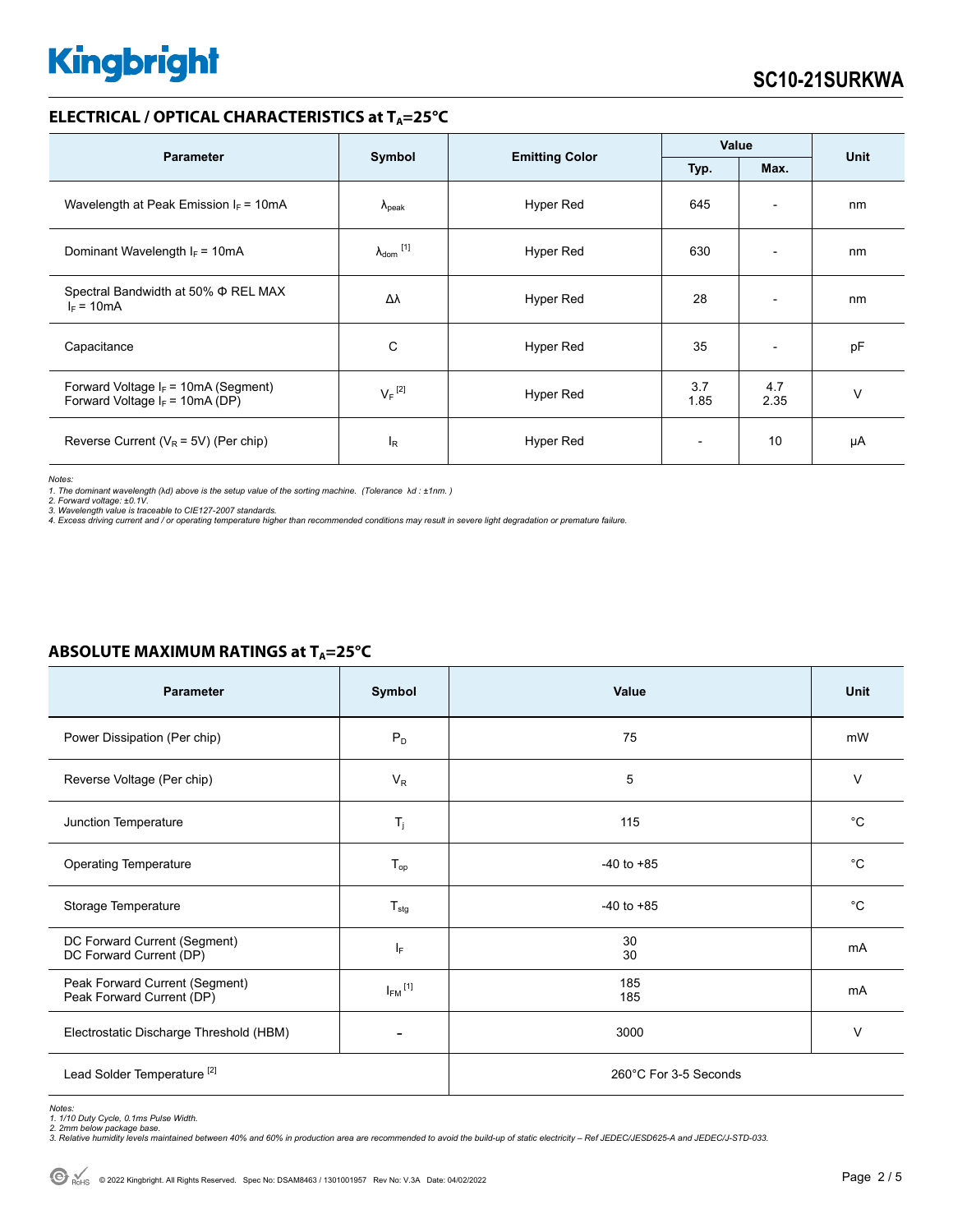#### **TECHNICAL DATA**







**HYPER RED (DP) Forward Current vs. Forward Current Derating Curve Luminous Intensity vs. Luminous Intensity vs. Forward Voltage Forward Current Ambient Temperature** 5.0 20 50 2.5 Luminous intensity normalised<br>at 10 mA Permissible forward current (mA) Luminous intensity normalised at Luminous intensity normalised Permissible forward current (mA) Luminous intensity normalised at  $T_a = 25 °C$  $T_a = 25 °C$ Forward current (mA) 16 4.0 40 2.0 Forward current (mA) 12 3.0 30  $T_a = 25^\circ C$ 1.5 8 2.0 20 1.0 4 1.0 10 0.5 0 0.0  $\theta$ 0.0 1.6 1.7 1.8 1.9 2.0 2.1 0 10 20 30 40 50 -40 -20 0 20 40 60 80 100 -40 -20 0 20 40 60 80 100 Forward voltage (V) Forward current (mA) Ambient temperature (°C) Ambient temperature (°C)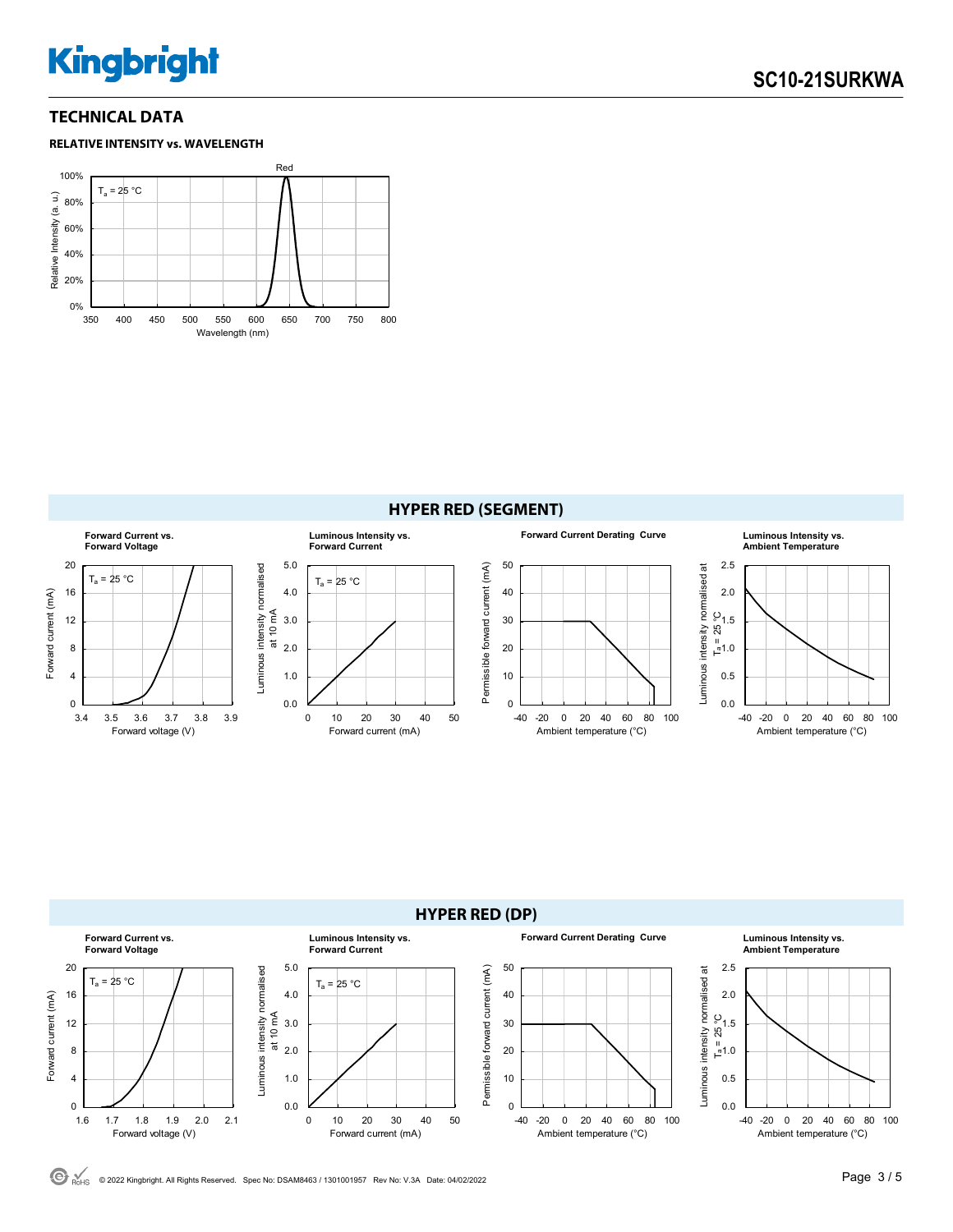#### **RECOMMENDED WAVE SOLDERING PROFILE Soldering General Notes**



*Notes:* 

*1. Recommend pre-heat temperature of 105°C or less (as measured with a thermocouple attached to the LED pins) prior to immersion in the solder wave with a maximum solder bath temperature of 260°C* 

*2. Peak wave soldering temperature between 245°C ~ 255°Cfor 3 sec (5 sec max). 3. Do not apply stress to the epoxy resin while the temperature is above 85°C.* 

*4. Fixtures should not incur stress on the component when mounting and during soldering process. 5. SAC 305 solder alloy is recommended.* 

*6. No more than one wave soldering pass.* 

*7. During wave soldering, the PCB top-surface temperature should be kept below 105°C.*

#### **PACKING & LABEL SPECIFICATIONS**



1. Through-hole displays are incompatible with reflow soldering.

2. If components will undergo multiple soldering processes, or other processes where the components may be subjected to intense heat, please check with Kingbright for compatibility.

#### **CLEANING**

40 Tube / Box

- 1. Mild "no-clean" fluxes are recommended for use in soldering.
- 2. If cleaning is required, Kingbright recommends to wash components with water only. Do not use harsh organic solvents for cleaning because they may damage the plastic parts .
- 3. The cleaning process should take place at room temperature and the devices should not be washed for more than one minute.
- 4. When water is used in the cleaning process, Immediately remove excess moisture from the component with forced-air drying afterwards.



| Kingbright                         | <b>XXXXXXXXXXXX</b> |                                      |                       |               |
|------------------------------------|---------------------|--------------------------------------|-----------------------|---------------|
| (1T) TRACEABILITY: XXXXXXXXXX-XXXX | OTY: XX PCS         | CODE: XXXXX<br><b>(SP)XXXXXXXXXX</b> | D/C: XXX XX XXXX      | W             |
|                                    |                     |                                      | <b>RoHS Compliant</b> | Made in China |

#### **THROUGH HOLE DISPLAY MOUNTING METHOD Lead Forming**

1. Do not bend the component leads by hand without proper tools. The leads should be bent by clinching the upper part of the lead firmly such that the bending force is not exerted on the plastic body.



#### **Installation**

- 1. The installation process should not apply stress to the lead terminals.
- 2. When inserting for assembly, ensure the terminal pitch matches the substrate board's hole pitch to prevent spreading or pinching the lead terminals. *(Fig.1)*
- 3. The component shall be placed at least 5mm from edge of PCB to avoid damage caused excessive heat during wave soldering.*(Fig.2)*





 $> 5mm$  $-5$ mm Recommended

800pcs / Box

 $(Fig.2)$ 

Outside Label